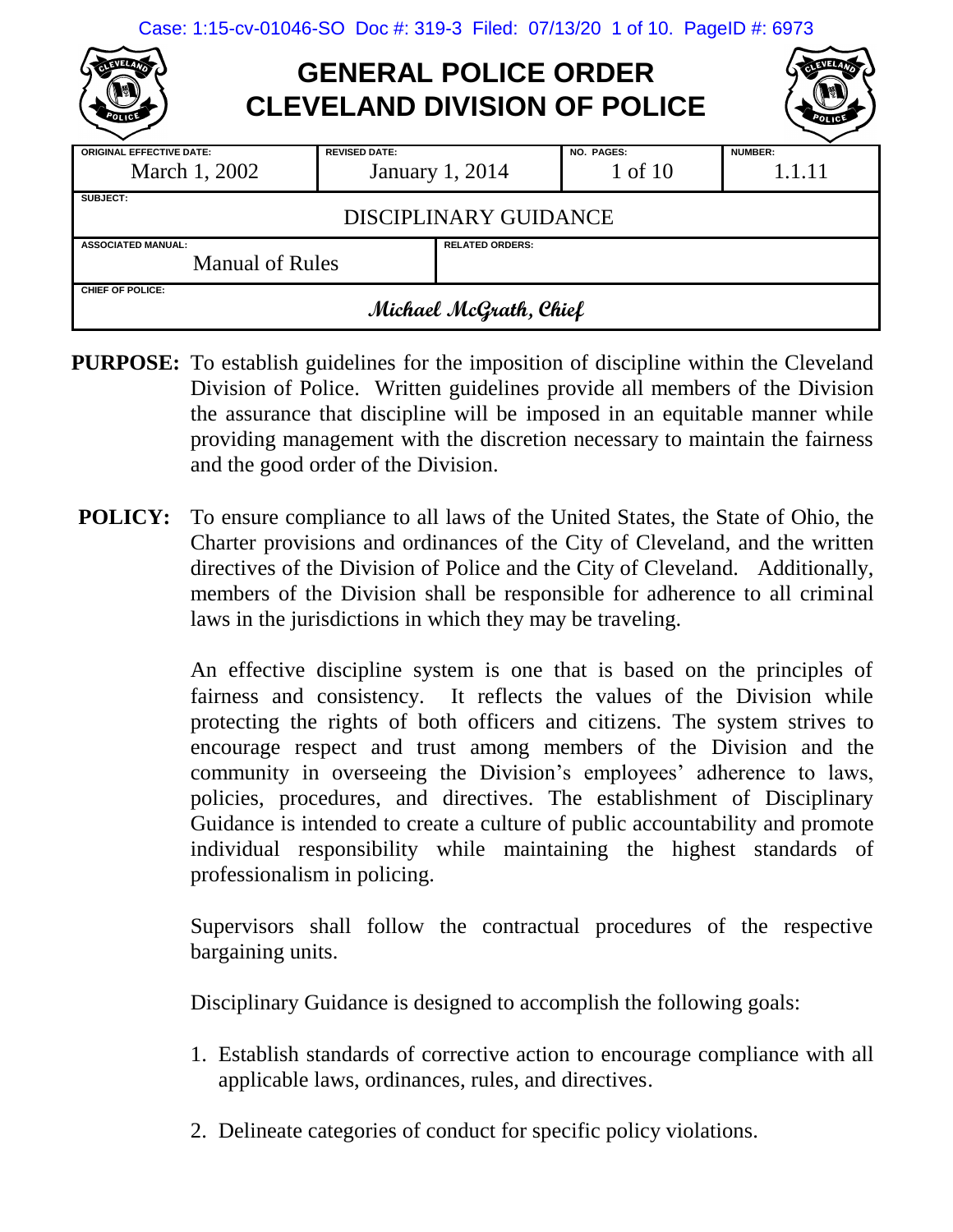| <b>PAGE</b> | <b>SUBJECT</b>               | <b>GPO NUMBER:</b> |
|-------------|------------------------------|--------------------|
| 10<br>of    | <b>DISCIPLINARY GUIDANCE</b> | .                  |

- 3. Outline specific discipline ranges within those categories and for specific policy violations based upon the severity of offenses.
- 4. Give notice to officers and the community of the likely sanction for a particular violation.
- 5. Identify aggravating and acceptable mitigating circumstance requirements.
- 6. Provide the framework for consistent and fair discipline

## **DEFINITIONS:**

**Commendations** are documented incidents of outstanding performance and service to the Division and community occurring in the previous five year period.

**Circumstances (Surrounding the Incident)** addresses the following questions: Was the employee acting within the course and scope of their employment with the City (e.g. responding to a call, making an arrest, etc.)? Was the employee acting in the best interest of the Division/community and/or with due regard for safety? Did the employee recklessly disregard factors that a reasonable person would have considered or did the employee act negligently?

**Culpability** involves an evaluation of whether the employee acted intentionally or with knowledge that the behavior is or may reasonably be considered a violation of policy.

**Employee Attitude** toward the infraction is a mitigating factor when considering discipline. Discipline can be effective only if employees accept responsibility for their actions and continually strive to conduct themselves within the guidelines of Division policy.

**Liability** is the legal responsibility imposed upon the City of Cleveland for the actions or inactions of its employees acting within the course and scope of their City employment.

**Performance Evaluations** includes both scheduled and unscheduled documentation of an employee's work habits, productivity, efficiency and effectiveness.

**Prior Discipline** is previously sustained allegations and associated levels of discipline (within time limits) and any other notations regarding the specific behavior in question as outlined in supervisory notes (recent training and/or warnings specific to the behavior).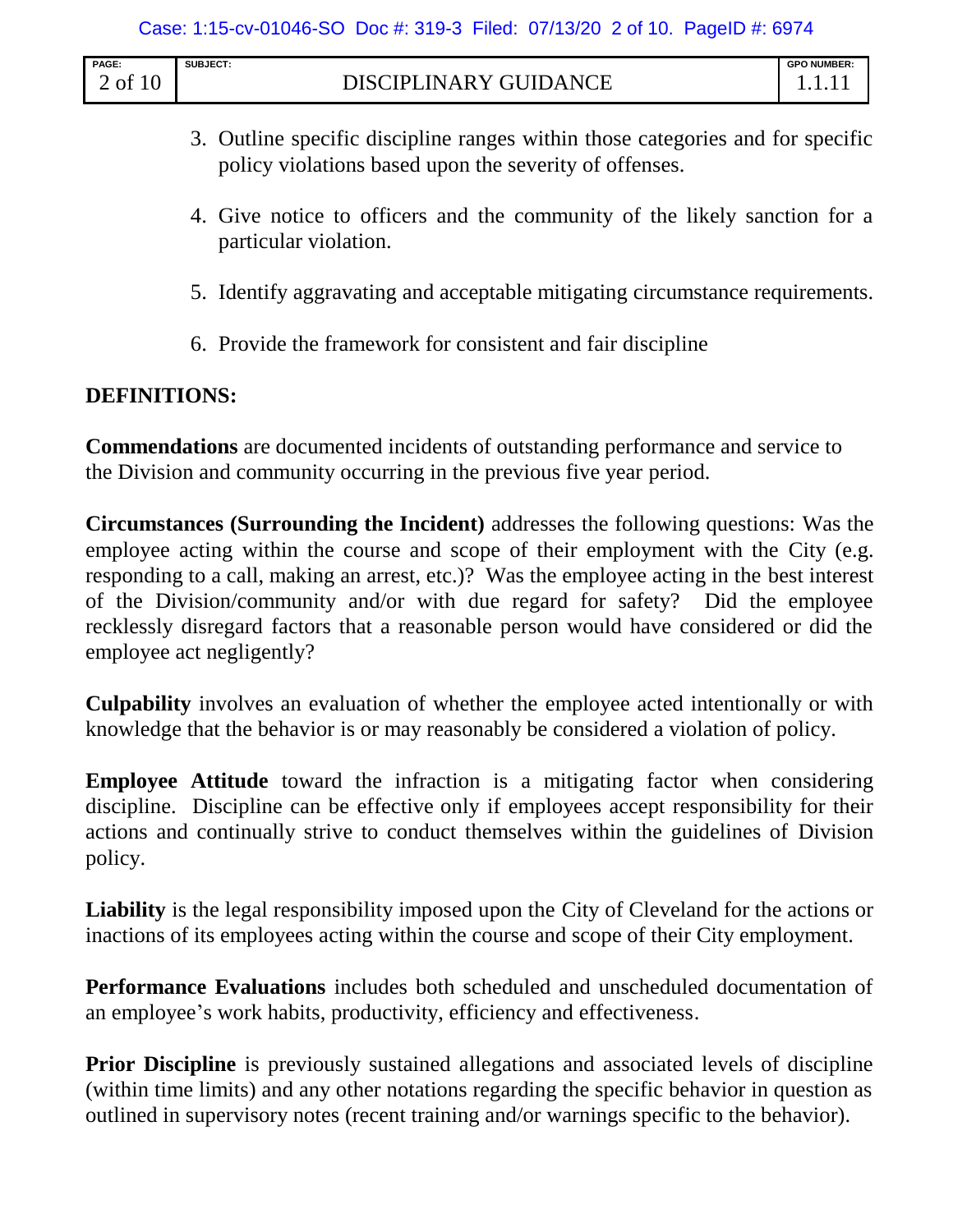| PAGE:   | <b>SUBJECT:</b>       | <b>GPO NUMBER:</b> |
|---------|-----------------------|--------------------|
| of 1r ر | DISCIPLINARY GUIDANCE |                    |

**Rank** is a pay grade wherein employees of higher rank may be held to a higher standard of conduct and knowledge of Divisional policies based on the virtue of their positions.

**Seniority** is length of service in the Division. The tenure that an employee has as a member of the Division may be weighed against the behavior in question based upon the factors surrounding the incident, such as experience, training, culpability, and circumstances of the event.

**Non-Disciplinary Action** may take one of the following forms:

**Irregularity Observed:** is any instruction or guidance issued by the Chief of Police or Inspections Unit to the employee, where the employee is advised/cautioned about unsatisfactory work performance or misconduct. Irregularity Observed forms will not be placed in the employee's personnel file. Irregularity Observed forms with attached Form-1 reports shall be forwarded through their chain of command to the Inspections Unit with copies sent to the Case Preparation Office.

**Verbal Counseling**: A discussion between the supervisor and the employee where the employee is advised and cautioned about unsatisfactory work performance or misconduct. Verbal Counseling will not be placed in the employee's personnel file. Documentation of the Verbal Counseling shall be noted by completing a prestructured Form-1 (Attachment) titled Verbal Counseling (followed by the employee's name/badge number) and forwarded through their chain of command (with all associated reports) to the Chief's Office.

Letter of Reinstruction: Is any instruction or guidance issued by the Chief of Police to the employee, where the employee is advised of their action that needs correction and directing the employee to review specific policies, procedures, or rules. Letters of Reinstruction will not be placed in the employee's personnel file.

**Re-Training:** Any instruction or guidance ordered to be completed by an employee designed to correct a performance deficiency or misconduct. Re-training may consist of classroom reinstruction or other job-related training. All re-training records shall be retained in the Training Section with copies forwarded to the Case Preparation Officer.

**Disciplinary Action** may take one of the following forms:

**Written Reprimand**: A written documentation presented to the employee from the Chief of Police or Director of Public Safety wherein the employee is advised and cautioned about his/her unsatisfactory work performance or misconduct.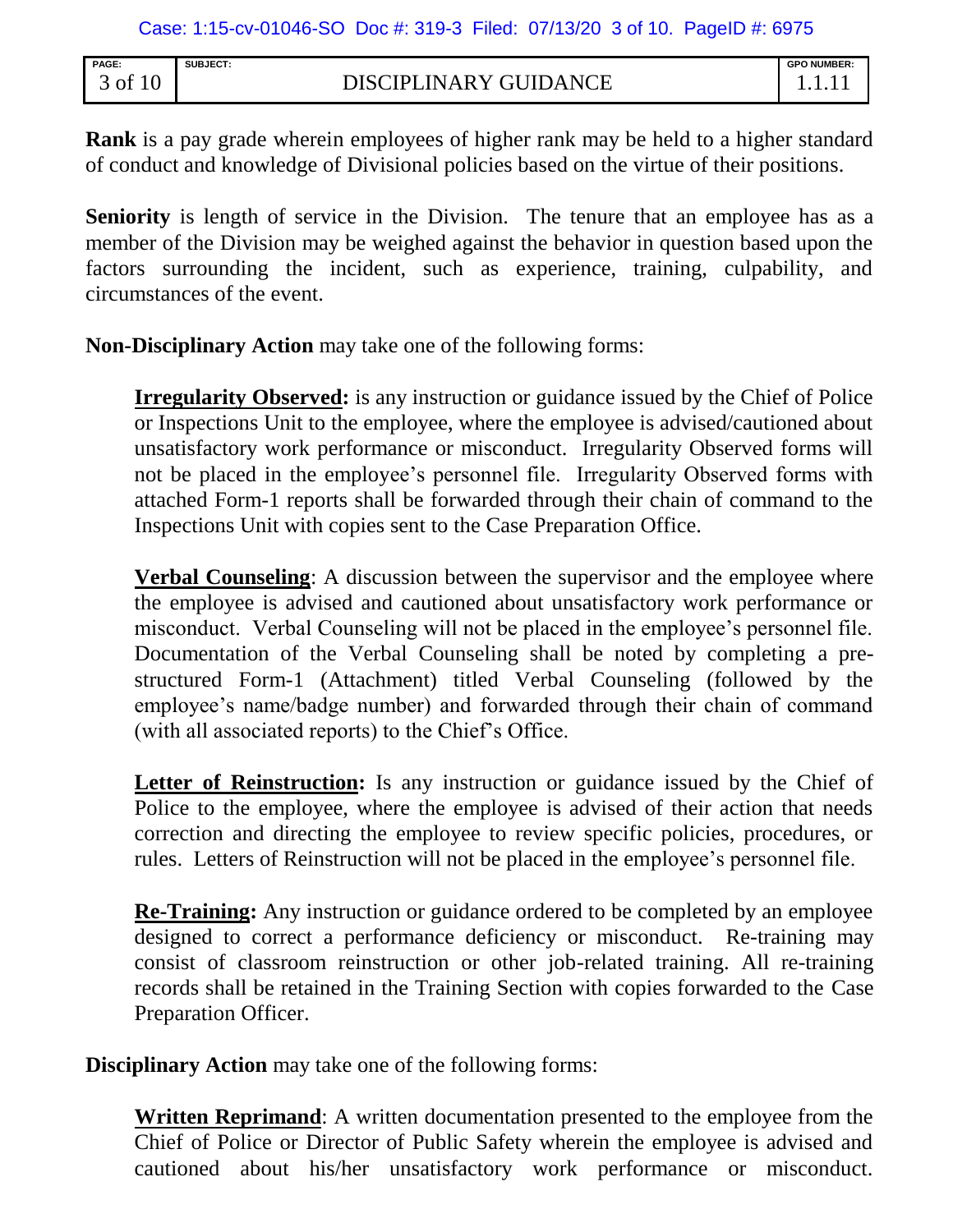| <b>PAGE</b> | SUBJECT:              | <b>GPO NUMBER</b> |
|-------------|-----------------------|-------------------|
| 4 of 10     | DISCIPLINARY GUIDANCE |                   |

Recommendations for a written reprimand shall be forwarded through the chain of command and placed in the employee's personnel file if sustained by the Chief of Police.

**Suspension:** A temporary prohibition of the employee performing his/her duties as a result of the employee's unsatisfactory work performance or misconduct issued by the Chief of Police or Director of Public Safety. The suspension period shall be without pay. Documentation regarding the suspension will be placed in the employee's personnel file.

**Demotion:** A reduction of the pay grade of an employee and a change in job duties and responsibilities as a result of the employee's unsatisfactory work performance or misconduct issued by the Director of Public Safety. Documentation regarding the demotion will be placed in the employee's personnel file.

**Termination**: An involuntary separation from employment initiated by the employing authority as a result of the employee's unsatisfactory work performance or misconduct issued by the Director of Public Safety. Documentation regarding the dismissal will be placed in the employee's personnel file.

## **I. Table of Discipline**

- A. The Table of Discipline shall outline guidelines for discipline for specific types of policy/procedural/protocol/rule violations so that discipline for sustained violations may be imposed in a fair and consistent manner. Exacerbating or mitigating factors may result in discipline being imposed that is greater or lesser than that which will generally be imposed according to the disciplinary matrix and will be documented in the disciplinary letter.
	- 1. All final decisions regarding discipline up to and including a 10-day suspension rest with the Chief of Police. The Chief of Police reserves the right to hold any number of suspension days in abeyance for 2 years, and may impose those days in addition to any subsequent disciplinary action in the intervening 2 years.
	- 2. All final decisions regarding discipline greater than a 10-day suspension, demotion, and termination rest with the appointing authority (Director of Public Safety). The Director of Public Safety also reserves the right to hold any number of suspension days in abeyance for 2 years, and may impose those days in addition to any subsequent disciplinary action in the intervening 2 years.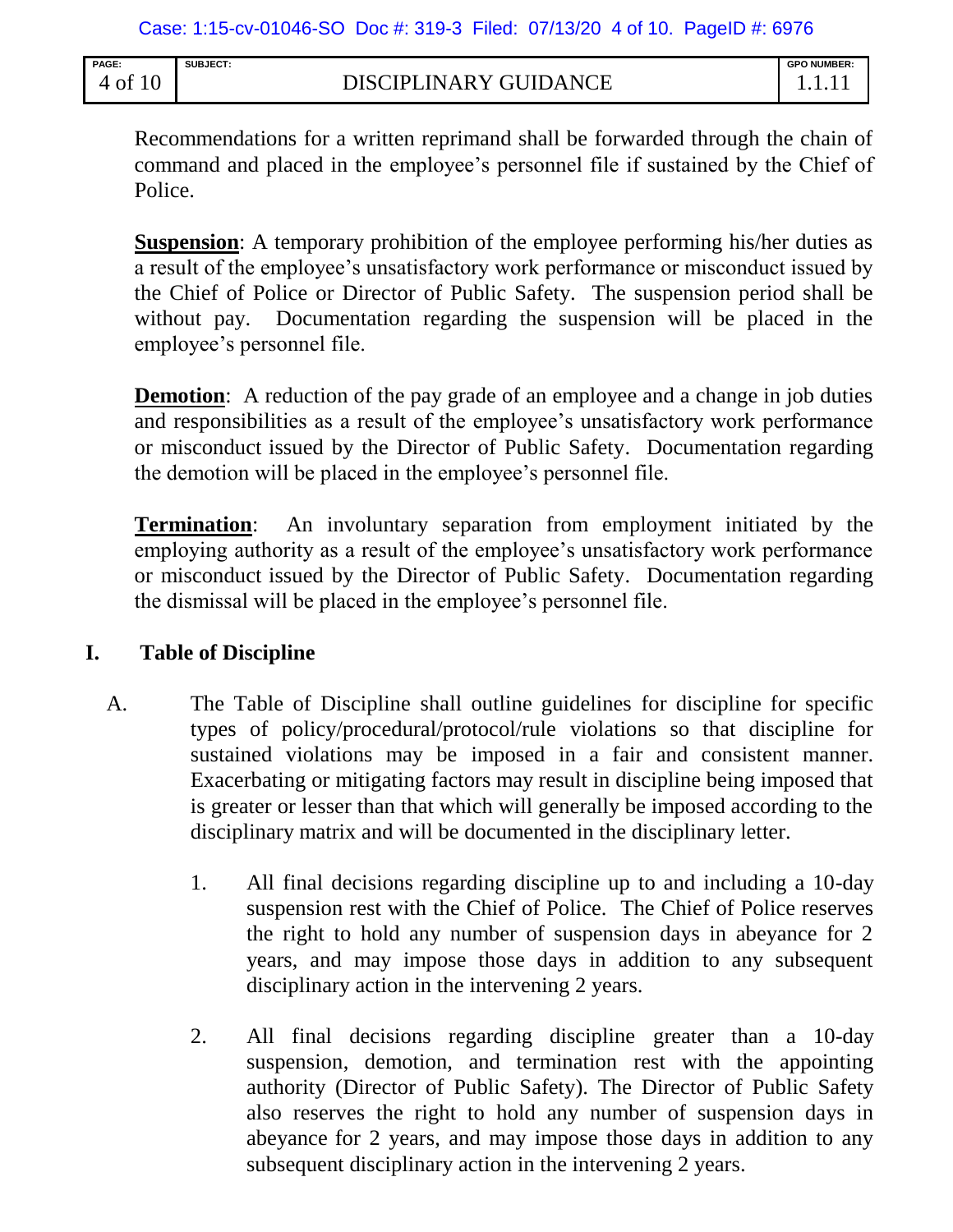| PAGE:                            | <b>SUBJECT:</b><br>.                   | <b>GPO NUMBER:</b> |
|----------------------------------|----------------------------------------|--------------------|
| $\overline{0}$<br>of<br><b>.</b> | NPI<br>N<br>. A R Y<br>÷Ι<br>.N6<br>ıΔ |                    |

- B. The Table of Discipline will be reviewed and revised as necessary on an annual basis by the Case Preparation Officer with the consultation of the Chief of Police to ensure that it represents current law enforcement values and standards.
- C. Unacceptable conduct is divided into three groups of offenses based on its seriousness. The severity of the discipline chosen shall fit the seriousness of the offense. If there are mitigating circumstances, supervisors shall include them in their request for discipline.
- D. Three or more sustained violations in a lower category occurring within two years of the first sustained violation automatically progresses the discipline into the next higher group.
- E. Multiple offenses arising from a single event or incident may escalate the discipline action to the maximum group range.
- F. Procedural steps for imposing discipline are set forth below. The failure of a supervisor to follow these procedural steps will not, by itself, make the discipline invalid or improper, but an employee may separately grieve a supervisor's failure to follow appropriate procedure, provided that such grievance is filed in a timely manner. The sole remedy for such grievance shall be correction of the procedural error.

The following are examples of offenses within each disciplinary category. The offenses listed are not intended to be all inclusive.

## 1. **Group I Offenses**

- Absence from duty without leave
- Court, Failure to Appear
- Discourtesy
- Equipment, Failure to properly control or maintain
- Equipment, Unauthorized
- Erroneous daily duty report
- Failure to notify supervisor
- Firearms, Unattended, careless handling (no injury)
- Grooming and Uniform regulations, Violations of
- Leaving district, or city without supervisory approval
- Mishandling or improper preparation of criminal or traffic case resulting in prosecutorial declination to prosecute or dismissal
- Parking, Illegal parking of police vehicle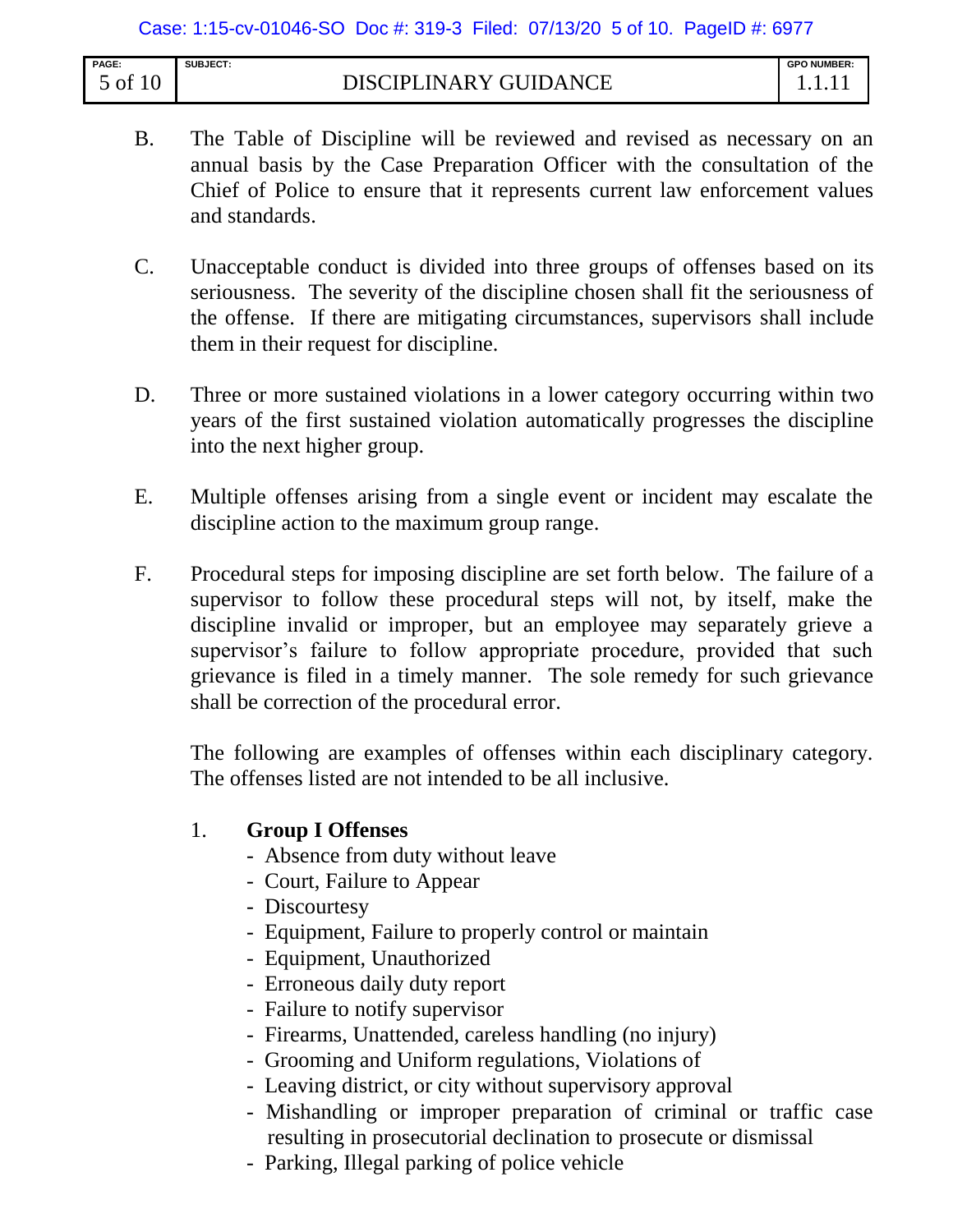| PAGE:<br>6 of 10 | SUBJECT: | <b>DISCIPLINARY GUIDANCE</b>                                                                                                                                                                                                                                                                                                                                                                                                                                                                                                                                                                                                                                                                                                           | <b>GPO NUMBER:</b><br>1.1.11 |
|------------------|----------|----------------------------------------------------------------------------------------------------------------------------------------------------------------------------------------------------------------------------------------------------------------------------------------------------------------------------------------------------------------------------------------------------------------------------------------------------------------------------------------------------------------------------------------------------------------------------------------------------------------------------------------------------------------------------------------------------------------------------------------|------------------------------|
|                  |          | - Police vehicle, Failure to properly maintain, preventable motor<br>vehicle accidents on duty<br>- Police vehicle operations, flagrant violations (e.g. excessive speed)<br>- Prisoners, Improper booking failure to properly secure, search,<br>handcuff<br>- Reports, Failure to submit or timeliness, failure to notify supervisor<br>- Response status, improper or unauthorized emergency response<br>- Secondary employment, unapproved (1 day suspension for first<br>offense)<br>- Tardiness<br>- Traffic laws, Violation of minor traffic laws<br>- Unsatisfactory performance<br>- Vehicular pursuit/Emergency Driving, Unauthorized/Improper<br>- Zone, leaving without supervisory approval<br>- Other similar violations |                              |
|                  | 2.       | <b>Group II Offenses</b><br>- Abusive/demeaning language<br>- Calls for Service, Failure to respond, investigate, arrest, and/or<br>properly clear<br>- Conduct unbecoming<br>- Harassment<br>- Insubordination<br>- Misconduct, to other officers or citizens<br>- Prisoners, Failure to properly search or secure resulting in escape or<br>discovery of weapon or contraband<br>- Sleeping on duty<br>- Social media policy, violations of<br>- Other similar violations                                                                                                                                                                                                                                                            |                              |
|                  | 3.       | <b>Group III Offenses</b><br>- Alcohol-related offenses<br>- Criminal law offenses<br>- Alcohol/Drug use on duty<br>- Drug-related offenses<br>- Firearms violations, Careless handling resulting in injury                                                                                                                                                                                                                                                                                                                                                                                                                                                                                                                            |                              |

- Firearms violations, (e.g. unreported discharges)
- Force, Excessive use of
- Gross immorality
- Neglect of Duty
- Operating motor vehicle while privilege revoked or suspended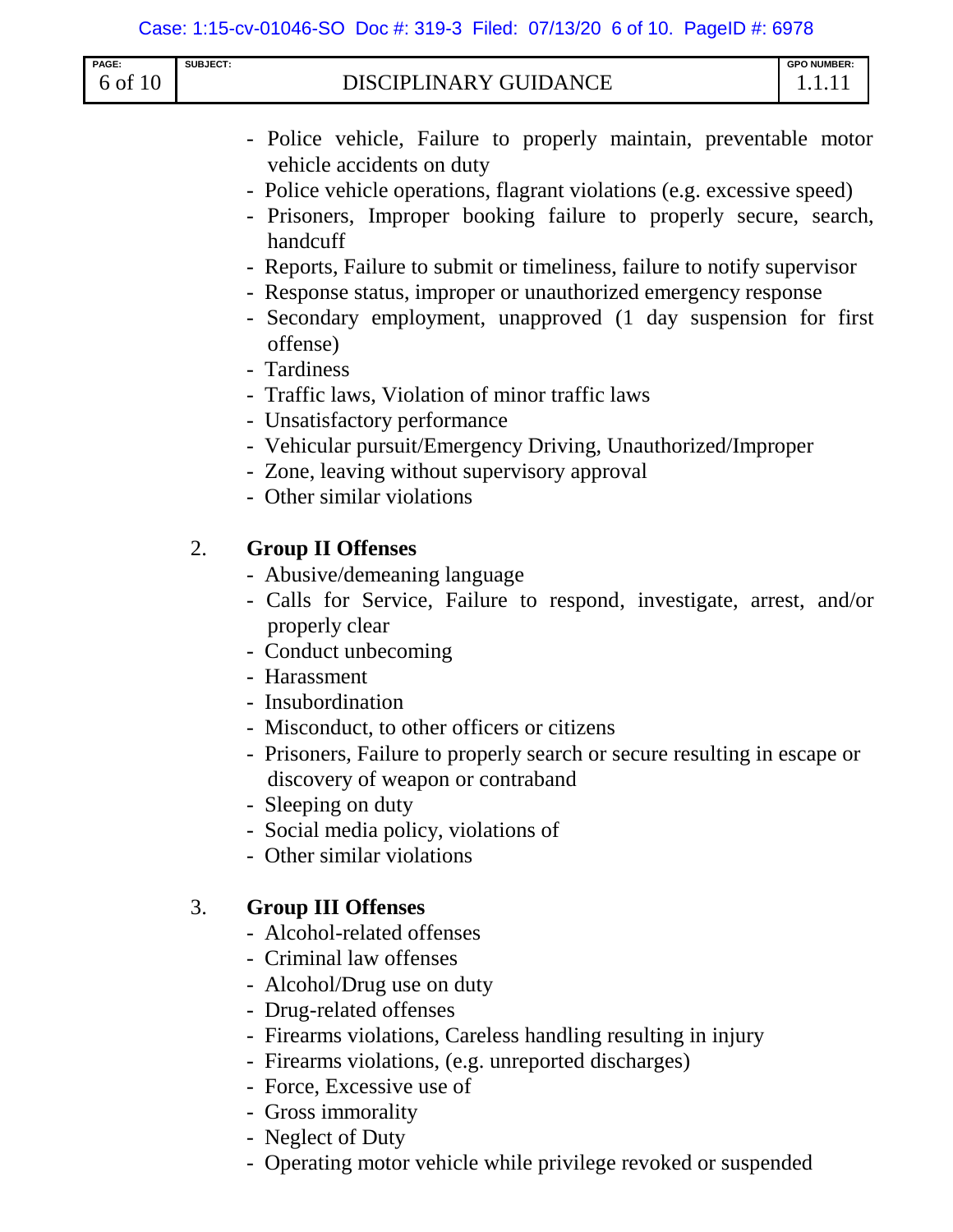| PAGE:<br>7 of 10 | <b>SUBJECT:</b> | DISCIPLINARY GUIDANCE                                               | <b>GPO NUMBER:</b><br>1.1.11 |
|------------------|-----------------|---------------------------------------------------------------------|------------------------------|
|                  |                 | - Police vehicle, Operation of after consuming alcohol and/or drugs |                              |

- Reports, False
- Statements, False
- Engaging in sexual activities while on duty
- Other similar violations
- D. Ranges of Non-Disciplinary and Disciplinary Actions
	- 1. **Group I Offenses** Disciplinary action shall range from nondisciplinary Verbal Counseling to a 5 day suspension without pay. Suspension days, including any number of which may be held in abeyance, shall be determined at the discretion of the Chief of Police.
		- a. First offense, mitigating factors, no prior disciplinary or nondisciplinary action (non-disciplinary Verbal Counseling-Written Reprimand)
		- b. First offense, aggravating factors, no prior disciplinary or nondisciplinary action (1 to 2 day suspension without pay)
		- c. Second offense, mitigating factors (2 to 3 day suspension without pay)
		- d. Second offense, aggravating factors (3 to 5 day suspension without pay)
	- 2. **Group II Offenses** Disciplinary action shall range from a 6 day to a 10 day suspension without pay. Suspension days, including any number of which may be held in abeyance, shall be determined at the discretion of the Chief of Police.
		- a. First offense, no prior discipline or non-disciplinary action (6 to 8 day suspension without pay)
		- b. Second offense (8 to 10 day suspension without pay)
	- 3. **Group III Offenses** Disciplinary action shall range from a 10 day suspension to temporary or permanent demotion to termination. Suspension days, including any number of which may be held in abeyance, shall be determined at the discretion of Director of Public Safety.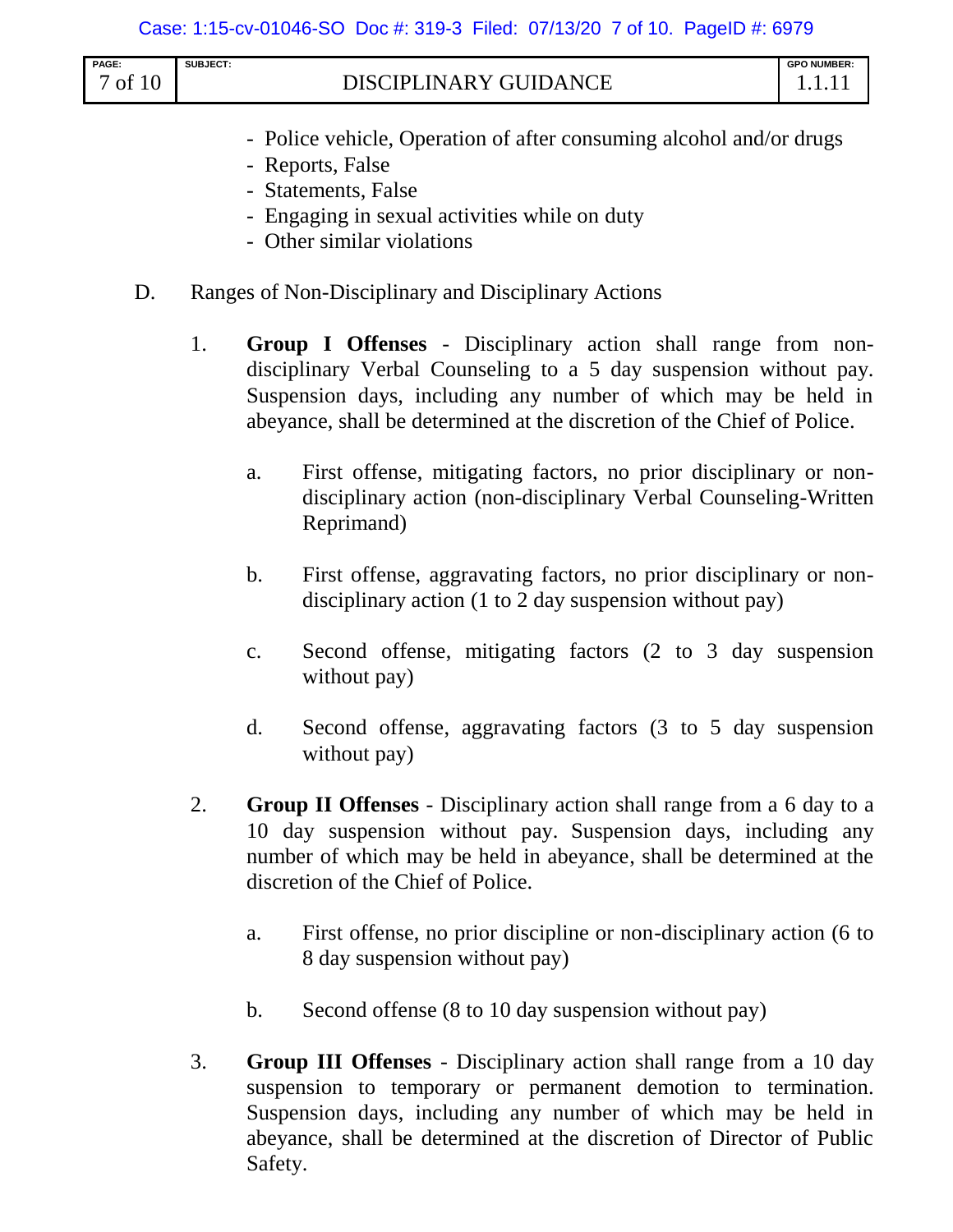#### Case: 1:15-cv-01046-SO Doc #: 319-3 Filed: 07/13/20 8 of 10. PageID #: 6980

| PAGE:     | <b>SUBJECT:</b>                                    | <b>GPO NUMBER:</b> |
|-----------|----------------------------------------------------|--------------------|
| of<br>. U | GUIDA.<br>ANCF<br><b>INARY G</b><br><b>DISCIPI</b> |                    |

- a. First offense, no prior discipline or non-disciplinary action (up to 30 day suspension without pay)
- b. First offense, criminal law offenses, drug offenses, drinking on duty, gross immorality offenses, gross neglect of duty, probationary status employees (up to 30 day suspension without pay, demotion, termination)
- c. Second offense (up to 30 day suspension without pay, demotion, termination)
- E. The ranges of discipline indicated serve as a guide only. Actual discipline for each range may vary. However, the Division shall ensure that discipline is applied consistently within that range. For example, two employees with identical first-time Group II infractions without any mitigating circumstances should not result in one employee being disciplined with a 6 day suspension and the other with a 20 day suspension.
- F. For members of the Cleveland Police Patrolmen's Association (CPPA), written reprimands shall not be considered after six (6) months from the date the discipline was administered. Suspensions shall not be considered after two (2) years from the date the discipline was administered.
- G. For members of the Fraternal Order of Police, Lodge 8 (FOP), all disciplinary actions or penalties will not be considered after two (2) years from the date of action.

### **II. Procedures**

- A. A supervisor (of a higher rank than the offending member) shall investigate suspected violations of rules, regulations or procedures. If discipline is warranted, the supervisor shall complete a Form-1 and forward same through the chain of command. If the employee is a civilian, the supervisor shall consult with the Case Preparation Officer.
- B. If the investigation reveals that a non-disciplinary action is warranted, the investigating supervisor shall complete a pre-structured Form-1 (**Attachment**) titled Verbal Counseling (followed by the employee's full name and badge number) and forward the Form-1 and all associated documentation through their chain of command to the Chief's Office. A copy shall be retained at the District/Bureau.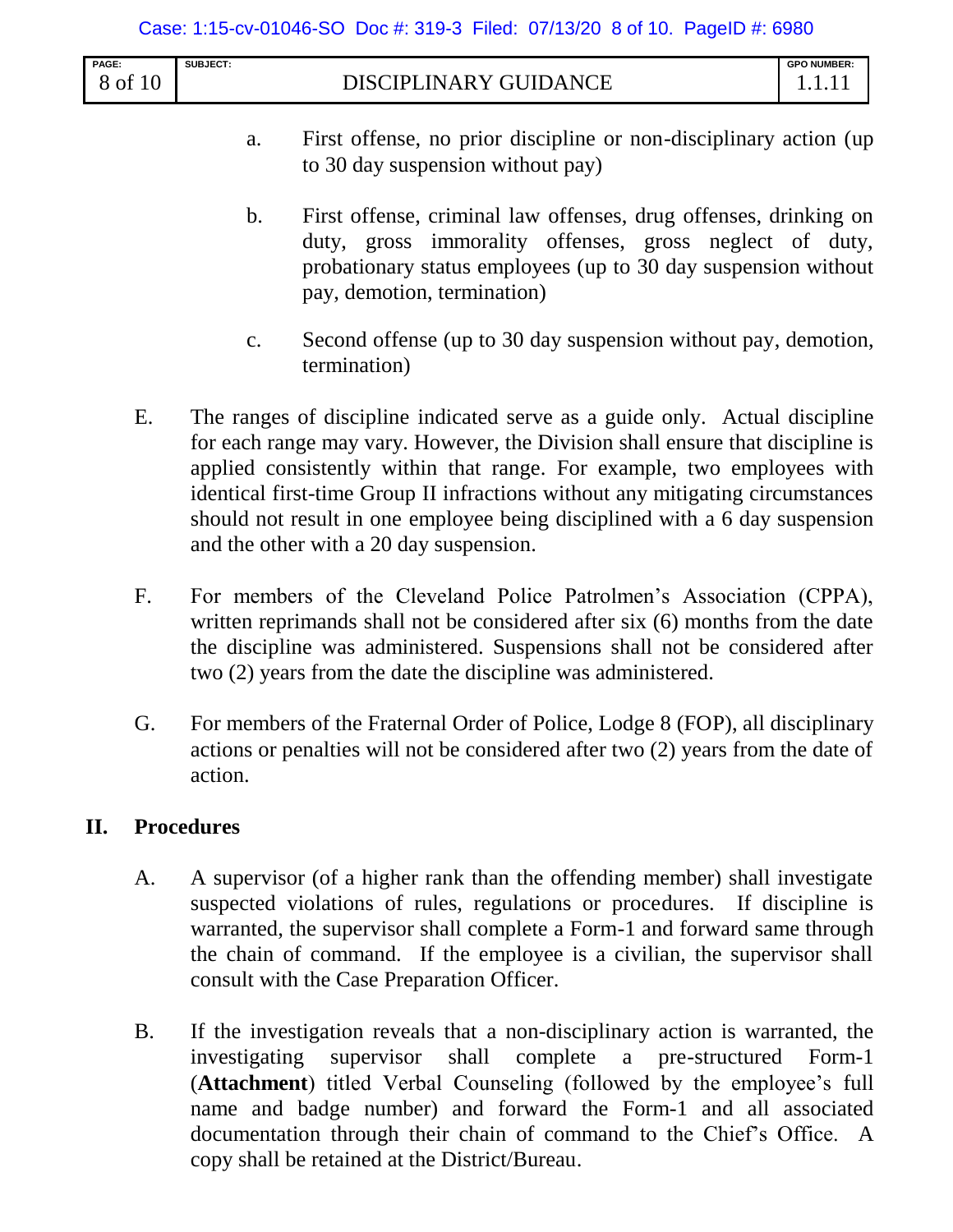| PAGE:    | SUBJECT:                                | <b>GPO NUMBER:</b> |
|----------|-----------------------------------------|--------------------|
| of<br>10 | <b>INARY GUIDANCE</b><br><b>DISCIPL</b> |                    |

- 1. If a member disputes any aspect of the verbal counseling the member may indicate so by declining to sign the Form-1.
- 2. The supervisor shall indicate the member's failure to sign the Form-1 by indicating so in the space provided and forwarding a copy of the Form-1 to the commander (or first command staff member in member's chain of command) with the original forwarded to the Chief's Office.
- 3. The command staff member shall schedule a conference with the member within 30 calendar days to discuss the circumstances of the verbal counseling. The outcome of the conference shall be documented and forwarded to the Chief's Office.
- C. If the investigation reveals that discipline action is warranted, the investigating supervisor shall prefer Divisional charges and prepare a Form-1 report describing the incident and separately detail each violation by specification (e.g. Specification #1: On Wednesday, January 1, 2014, while assigned to 5B28, you (P.O. Zyx) were observed by a superior officer sleeping on duty at the location of East  $4<sup>th</sup>$  and Euclid Avenue). The investigating supervisor shall also list all policies, procedures, and/or rules violated.
- D. Members of the Division shall also be guided by the Manual of Rules for the Conduct and Discipline of Employees of the Cleveland Division of Police, Section II Administrative Compliance, to wit:

Rule 2.13: Superior officers shall recommend disciplinary action whenever personnel are alleged to have violated the rules or directives of the Division of Police. Command or Superior officers shall relieve from duty for cause any officer or employee of the Division of Police found to be unfit for duty, promptly notify their superior officer of such action and forward a report giving full details concerning the matter.

## **III. Documentation of Divisional Disciplinary Action**

- A. To document the Division's consistency in discipline and to demonstrate transparency in such matters the Case Preparation Officer in the Chief's Office shall maintain files of all disciplinary actions imposed by the Division. Documentation shall consist of the following information:
	- 1. Date of incident